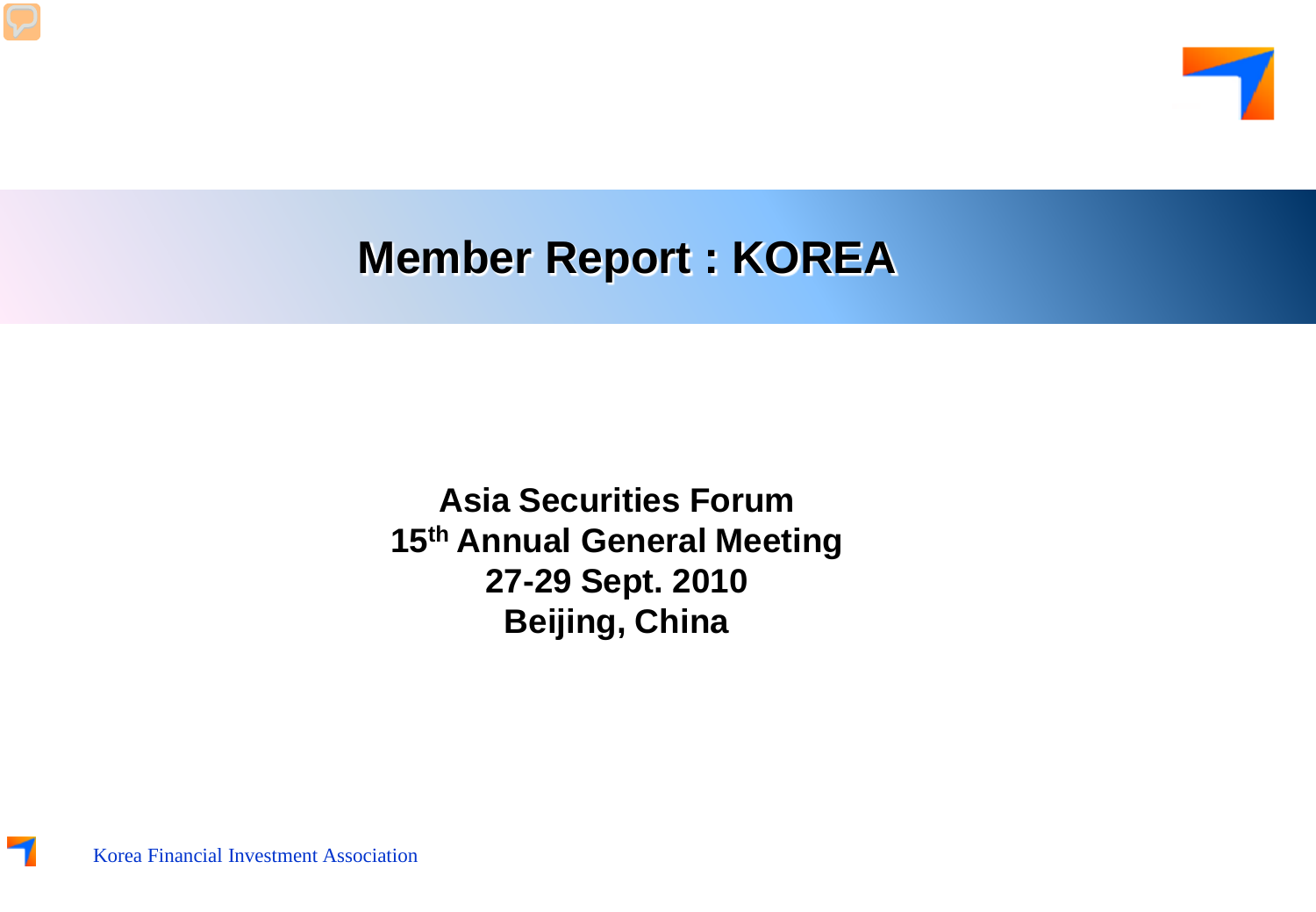# **I. Status of the Korean Capital Market**

## **II. Prospects for the Korean Capital Market**

# **III. Regulatory Developments**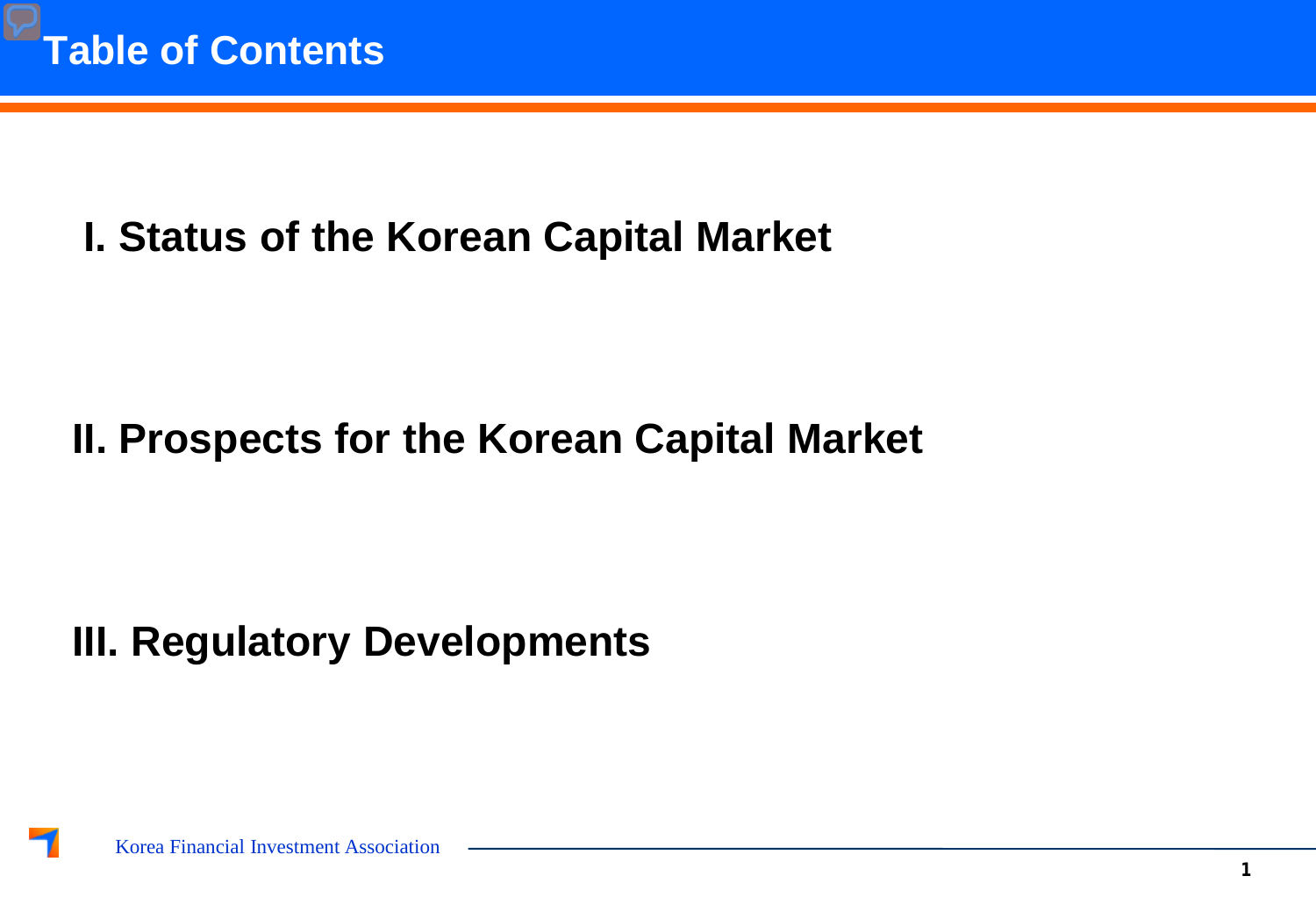#### **I-1. Status: Korean Capital Market - Stock**

KOSPI Index rebounded, owing to Korea's robust economic performance

 $\triangle$  KRX ranks 18<sup>th</sup> by total market capitalization (as of June, 2010), and 6<sup>th</sup> in Futures and 1<sup>st</sup> in Options in terms of the number of contracts (as of Dec, 2009)



Note: Market cap. and no. of listed companies are updated as of March.24, 2010 Daily T/O is based on W1,331/USD, the average FX rate in 2009 (YTD)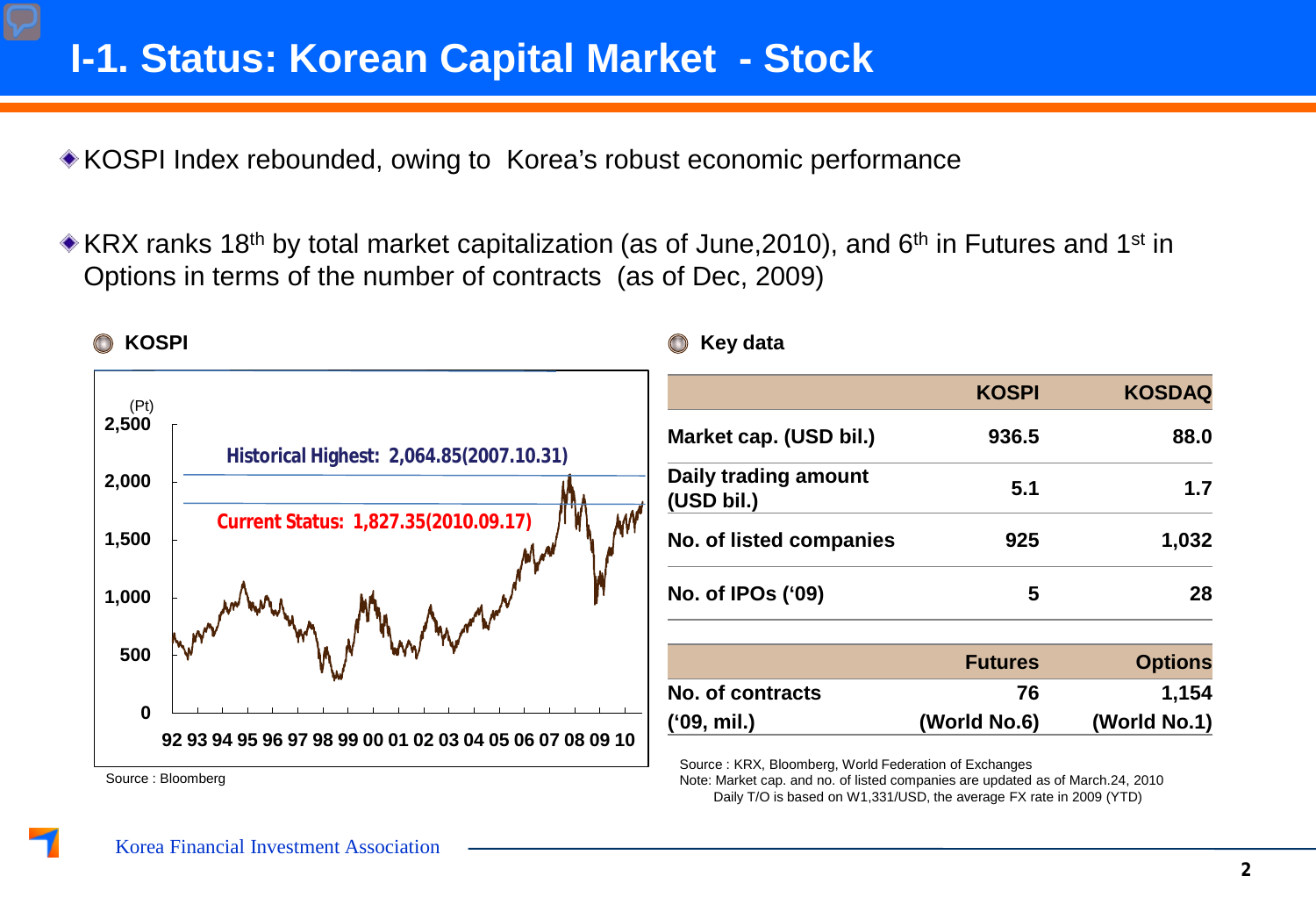### **I-2. Status: Korean Capital Market - Bond**

◆ 3 years Treasury bond yield now at 3.80% (as of Jul, 2010), decelerating an increase on worries over slower growth in the US and China.

#### Interest rates

Source: The Bank of Korea

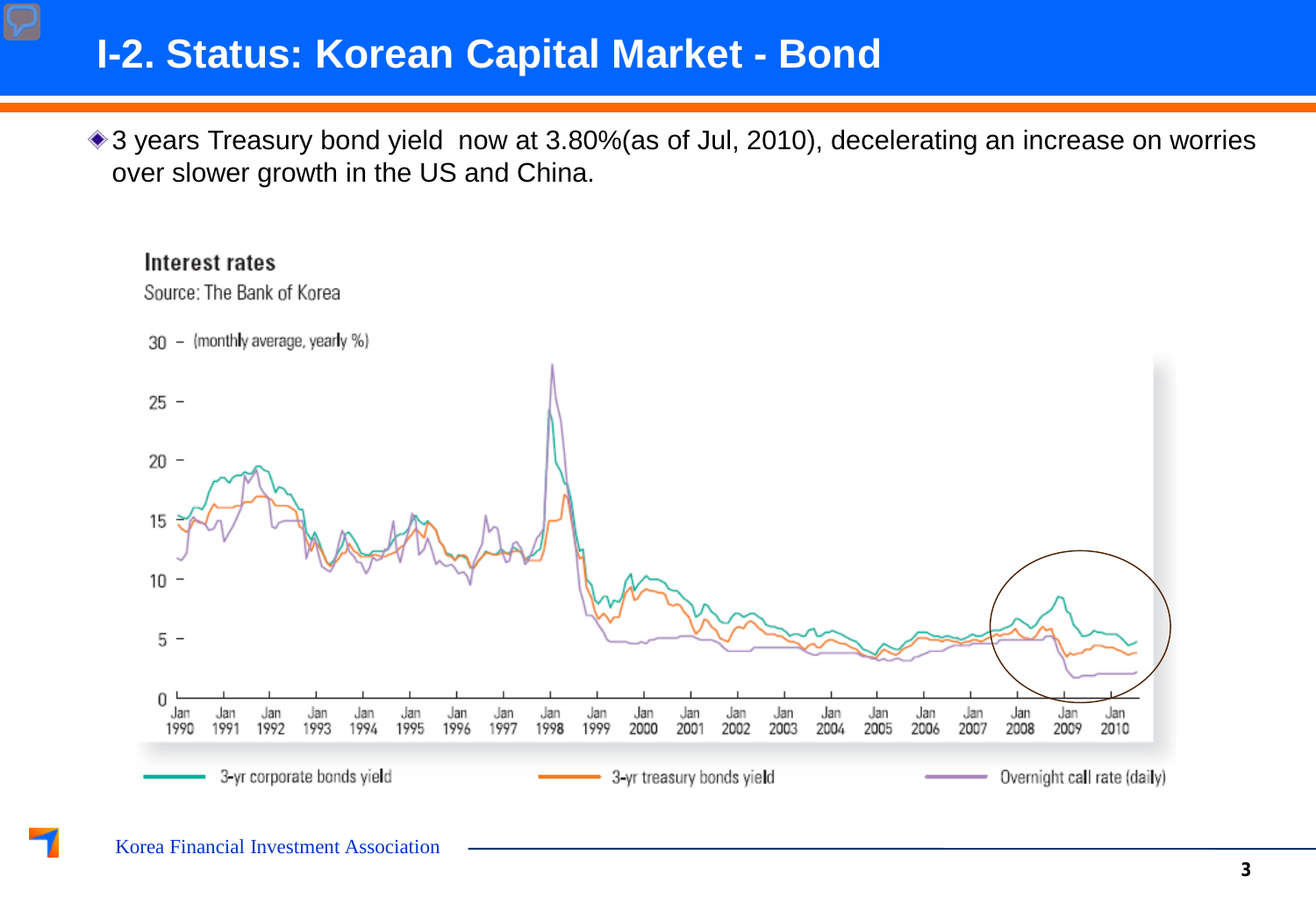## **I-2. Status: Korean Capital Market - Bond**

#### ◆ From 2006 to 2009 Korea's bond trading volume increased by 57%

\* 3,274.4 (2006) $\rightarrow$ 3,077.8 (2007) $\rightarrow$ 3,569.3 (2008) $\rightarrow$  5,156.2 (2009) (KRW, billion)

Domestic institutional investors\* account for 93.3% of the bond OTC market, while foreign investors account for 2.4%

\* includes securities companies, asset managers and other institutions



#### **Annual Trading Volume by Bond Type (USD bil.) Proportion by Investor (OTC market)**  $\bigcirc$



Source : KOFIA

Source : KOFIA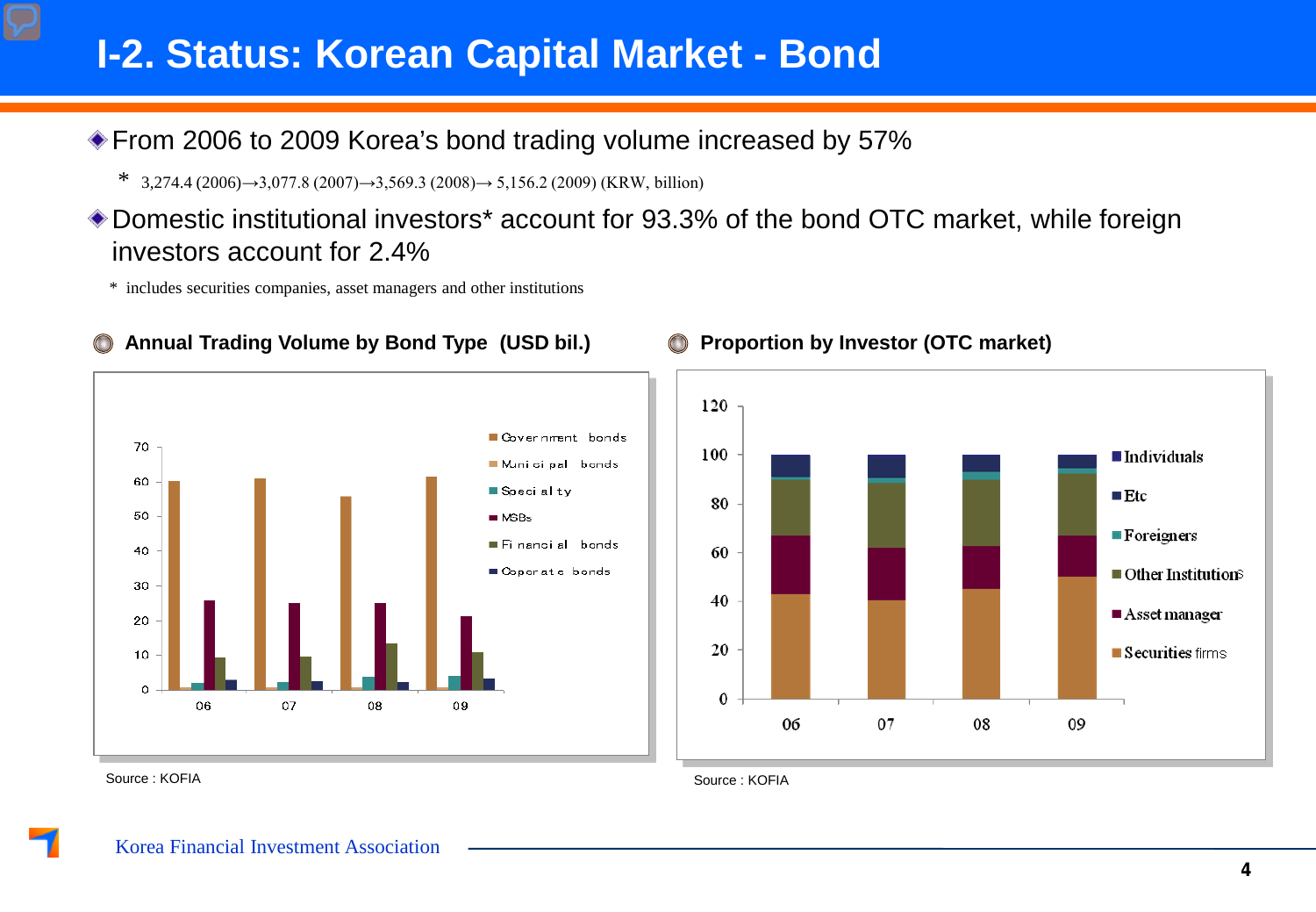## **I-3. Status: Foreign Investment in Korea**

- Foreign investors account for 30.4% of the KRX (USD289 bil.), a 3.1% increase from 2008
- Foreign investors account for 5.8% of the listed bond market (USD62 bil.), a 50.8% increase from 2008



#### **Ownership structure of KRX listed companies (%)**

Source: KRX, Korea Investment & Securities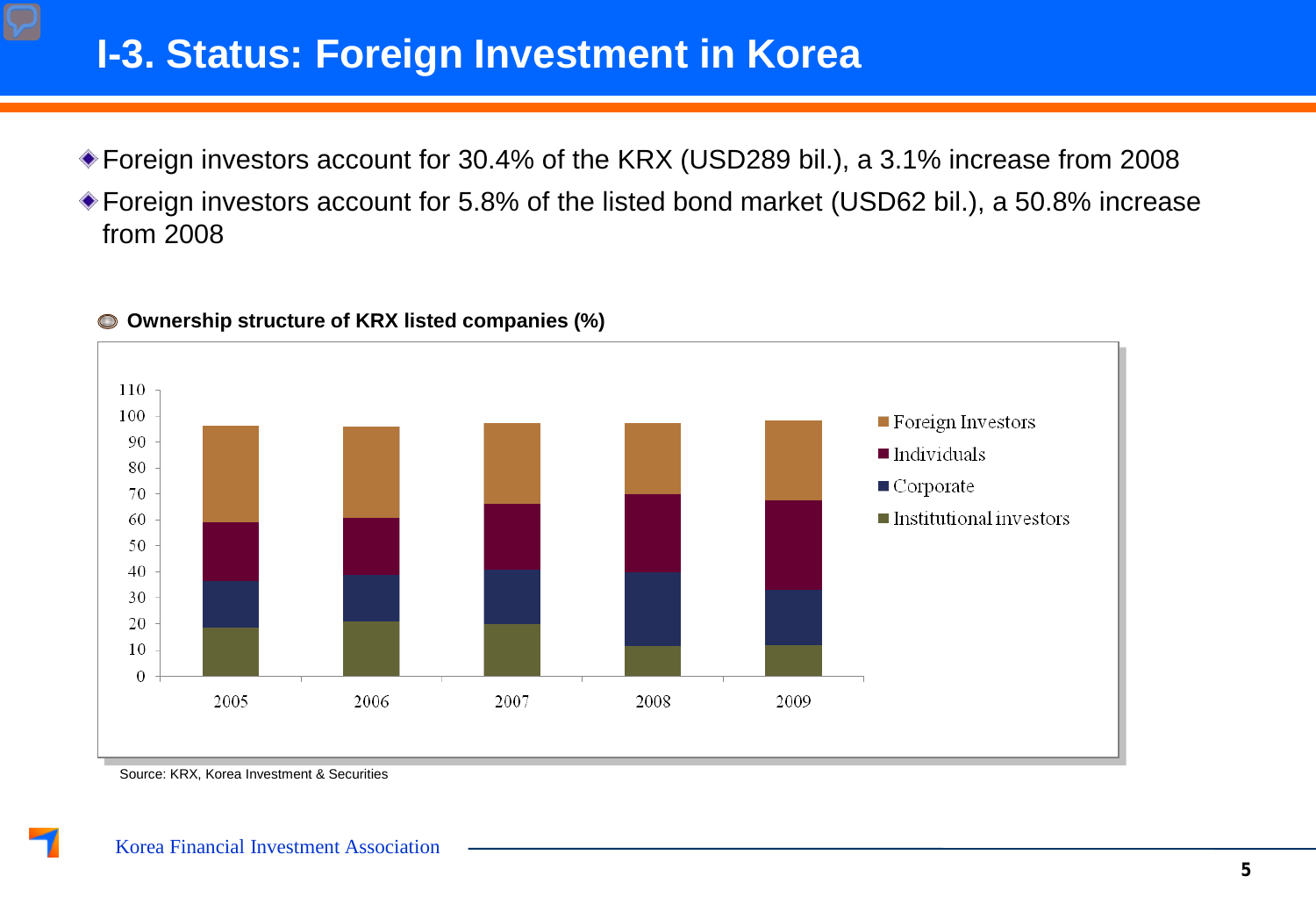### **II-1. Prospects : Korea's Fiscal Soundness**

Korea's fiscal soundness is in good shape compared to that of other advanced nations Government debt and fiscal deficit as percentages of GDP are 35% and 3%, respectively



Source: IMF Source: IMF Source: IMF Source: IMF Source: IMF Source: IMF Source: IMF Source: IMF Source: IMF Source: IMF Source: IMF Source: IMF Source: IMF Source: IMF Source: IMF Source: IMF Source: IMF Source: IMF Source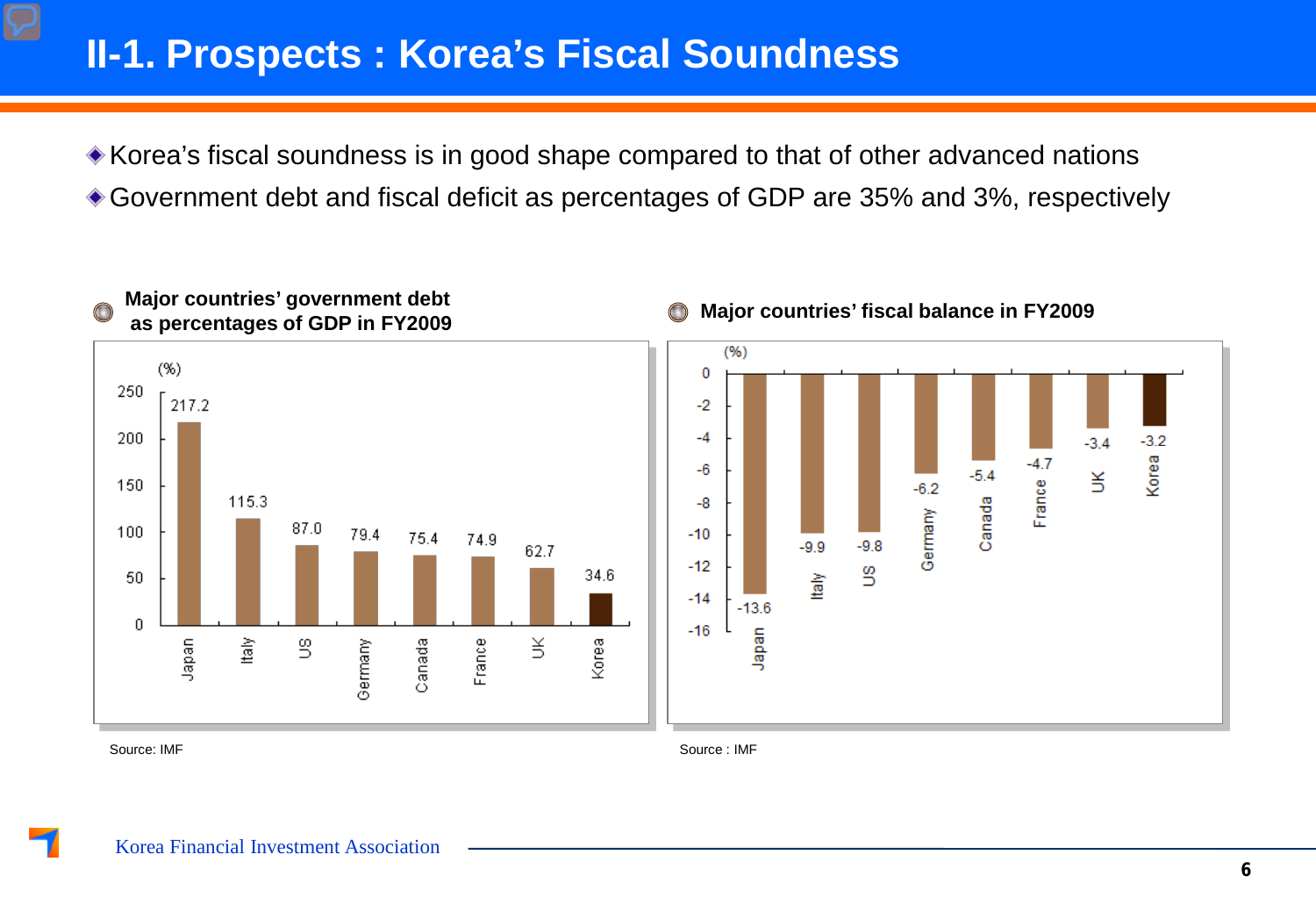### **II-2. Prospects: Korean Economy**

Moody's upgraded Korea's credit rating from A2 to A1 in April 2010

Korea's foreign exchange reserves rank 6th globally (USD272 bil.) as of March 2010



#### **Credit rating Foreign reserves (USD bil.)**

 $\bigcirc$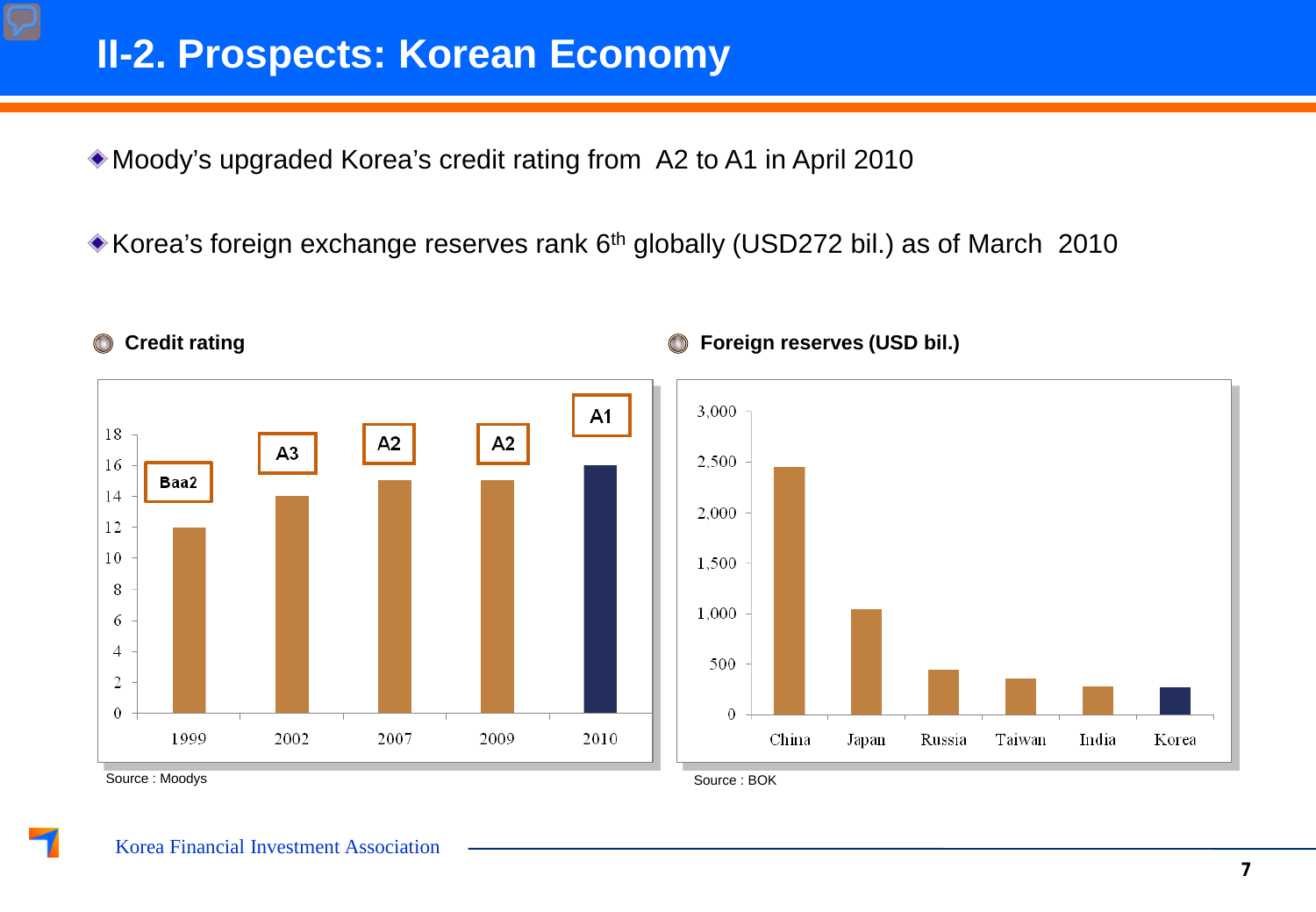## **II-3. Prospects: Global Market Players**

Market share of Korean corporations has been steadily increasing, in particular in the semiconductor, display, and shipbuilding industries

#### **Global market share of Korean Corporations**   $\bigcirc$

|                       | <b>Global Market Share of Korean Corporations (%)</b> |      |      |      | <b>Increase</b>      | Out of Total*   |            |
|-----------------------|-------------------------------------------------------|------|------|------|----------------------|-----------------|------------|
|                       | 2006                                                  | 2007 | 2008 | 2009 | from 2006<br>$(\%p)$ | 60 <sup>°</sup> | <b>'09</b> |
| <b>Semiconductor</b>  | 43.9                                                  | 46.9 | 46.8 | 56.2 | 12.3                 | 7.8             | 7.2        |
| <b>Display</b>        | 43.5                                                  | 43.2 | 46.2 | 53.3 | 9.8                  | 4.4             | 6.4        |
| <b>Shipbuilding</b>   | 33.5                                                  | 35.7 | 37.5 | 41.6 | 8.1                  | 10.2            | 15.0       |
| <b>Mobile Phone</b>   | 17.6                                                  | 21.5 | 25.3 | 28.8 | 11.2                 | 8.5             | 9.3        |
| <b>Automobile</b>     | 5.9                                                   | 6.0  | 6.6  | 7.0  | 1.1                  | 8.3             | 6.5        |
| <b>Petrochemicals</b> | 5.1                                                   | 5.5  | 5.5  | 5.3  | 0.2                  | 7.6             | 7.4        |
| <b>Steel</b>          | 3.9                                                   | 3.9  | 4.0  | 4.2  | 0.3                  | 7.1             | 6.9        |

· Semiconductor & mobile phone: shipments, display: total size of production, shipbuilding: delivery volume (dwt), Passenger car: sales volume, petrochemicals. ethylene production capability (number of tons of ethlene that can be produced annually), steel: crude steel output,

• Source: Korea International Trade Association, Korea Investment & Securities Co., Ltd.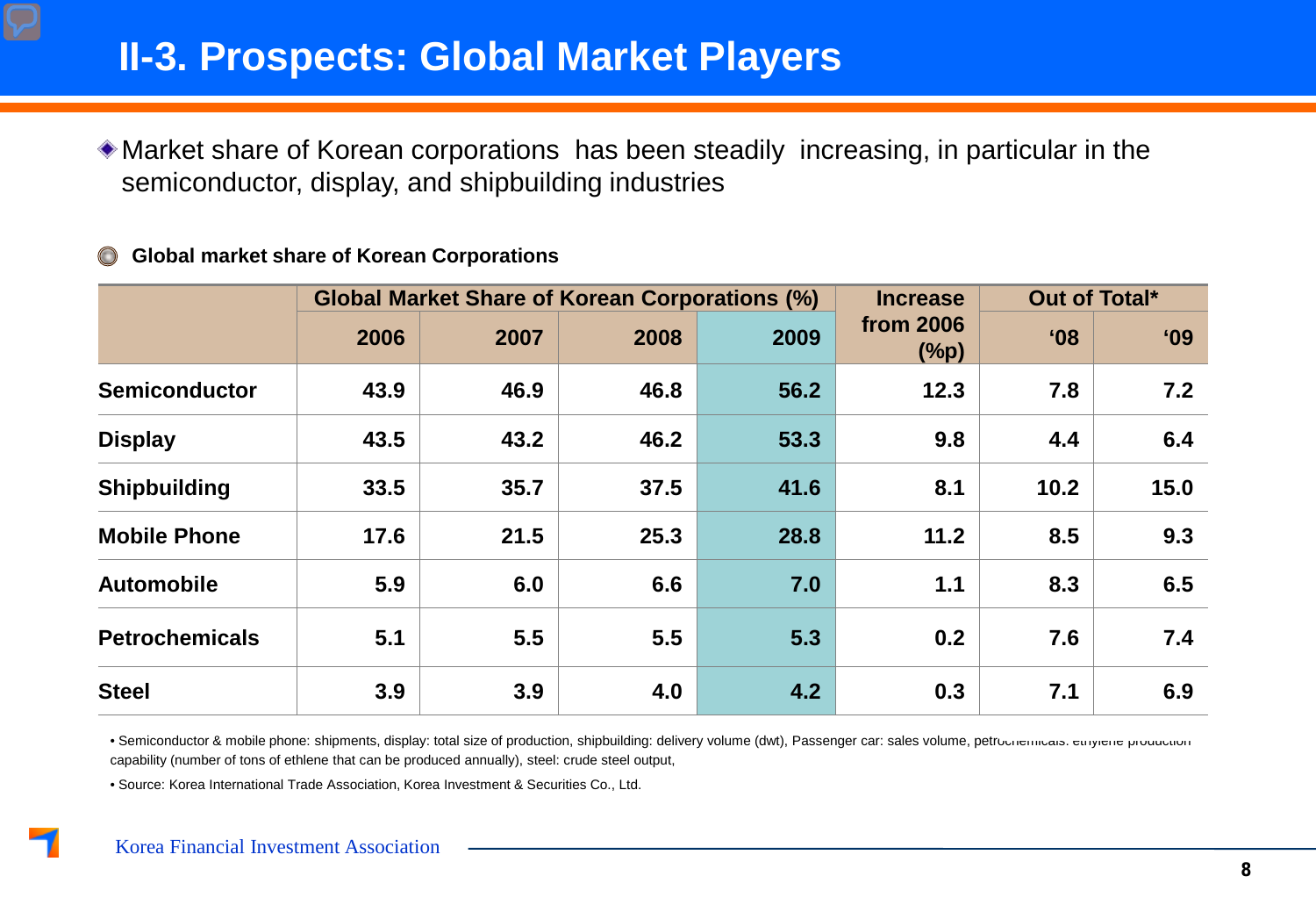## **II-4. Prospects: Korean Corporate Profitability and Soundness**

- Listed Korean corporations recorded a YoY 7.8% increase in assets and a 5.8% increase in operating profit
- Debt-to-equity ratio, capital ratio, and liquidity ratio were respectively recorded at 100.8%, 49.8%, 117.4% at the end of 2009



Source : BOK Source : BOK Source : BOK Source : BOK Source : BOK Source : BOK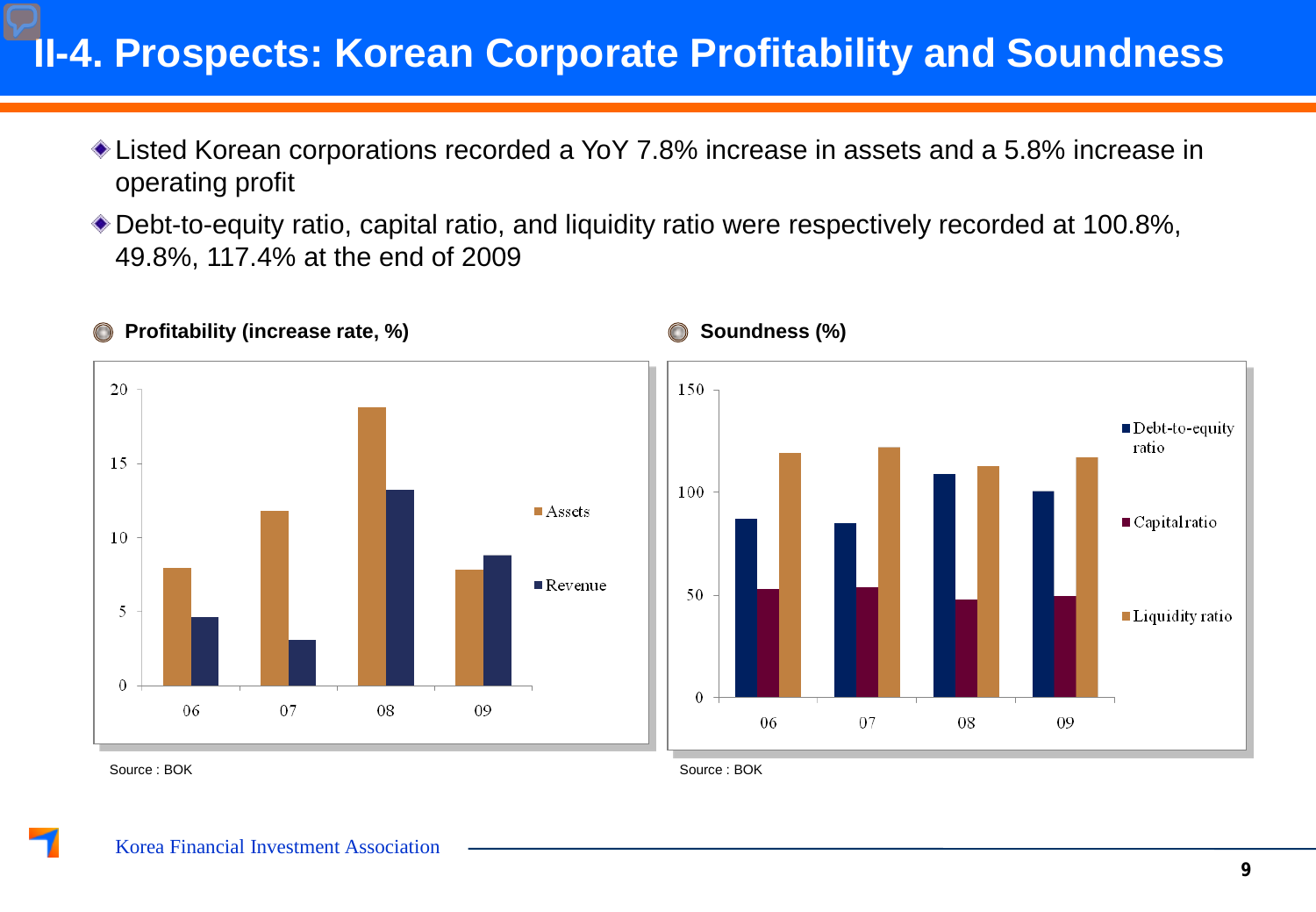## **II-5. Prospects: Fund Market and Household Investment**

Korean fund market expanded drastically from 2005 due mainly to installment funds\*

\* The funds that are invested with a number of periodic payments in the long run

Financial investment products such as funds and equities account for 30% of household financial assets

#### $\bigcirc$



#### **Total equity funds and Installment funds Breakdown of Household Investment (%)**



Source : BOK

Source : KOFIA Note : 2010 numbers are as of January 2010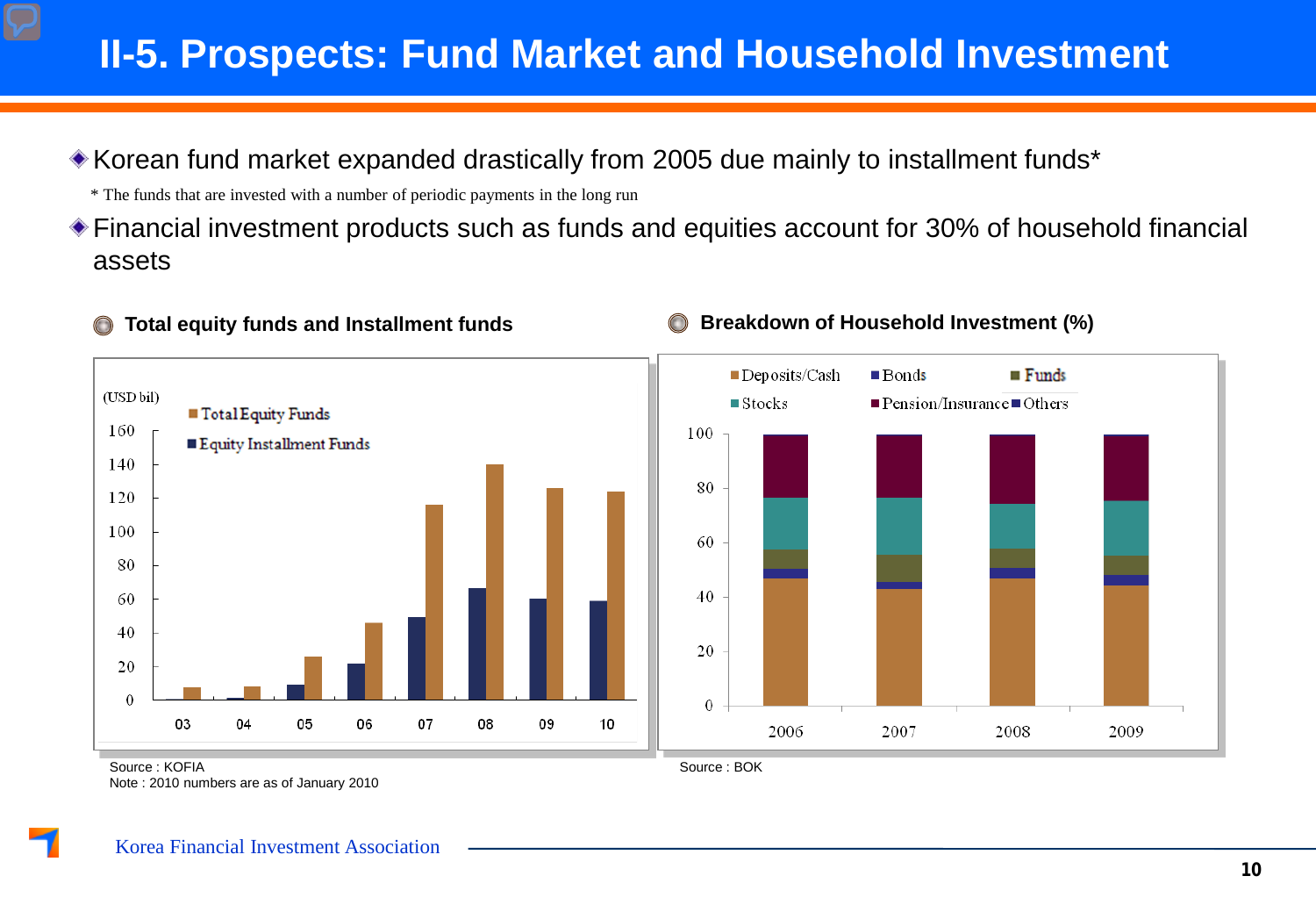### **II-6. Prospects: Undervalued Korean Capital Market**

Korean PBR and PER are 1.3 and 10.4 in 2009, respectively, and are undervalued compared to emerging and developed markets





Source: Bloomberg

Source: Bloomberg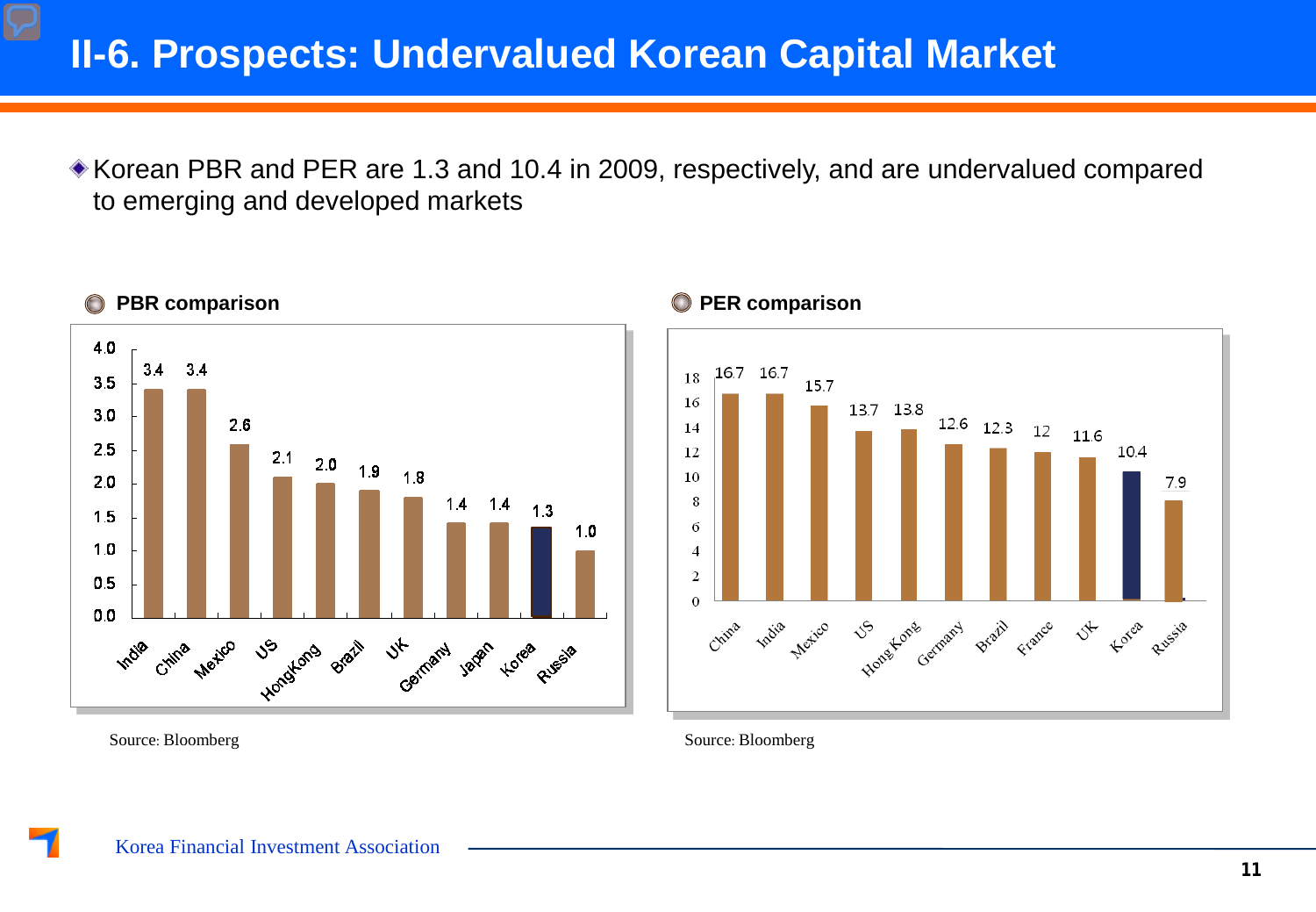## **III-1. Regulatory Development: The 1st Amendments to the FSCMA**

After the Financial Investment Services and Capital Market Act (FSCMA) came into effect on February 2009, the first amendments were made in six key areas

#### **Disclosure Items of Analysts and Reports** $\bigcirc$

|                                | <b>Key Changes</b>                                           | <b>Purpose</b>                                                         |  |
|--------------------------------|--------------------------------------------------------------|------------------------------------------------------------------------|--|
| $\textcircled{\scriptsize{0}}$ | Introducing PEFs and Mutual Fund for Corporate financing     |                                                                        |  |
|                                | (temporarily enforced for 3 years)                           | Facilitate corporate funding and restructuring through capital markets |  |
| Ø                              | Allow companies to issue CPs without issuing electronic      |                                                                        |  |
|                                | notes                                                        |                                                                        |  |
| $\odot$                        | Strengthen requirements for financial investment companies   |                                                                        |  |
|                                | to add new business activities while easing requirements for | Improve the quality of financial services by extending the scope of    |  |
|                                | major shareholders                                           | financial investment business, as well as enhancing public trust in    |  |
| ◉                              | Extend qualifications for financial investment companies'    | financial investment companies                                         |  |
|                                | executives to non-registered directors                       |                                                                        |  |
| $\odot$                        | Impose mandatory ceilings on funds sales/service fees        | Provide better protection for financial investors and consumers        |  |
| $\circledcirc$                 | Conducting prior reviews for OTC derivative trades           |                                                                        |  |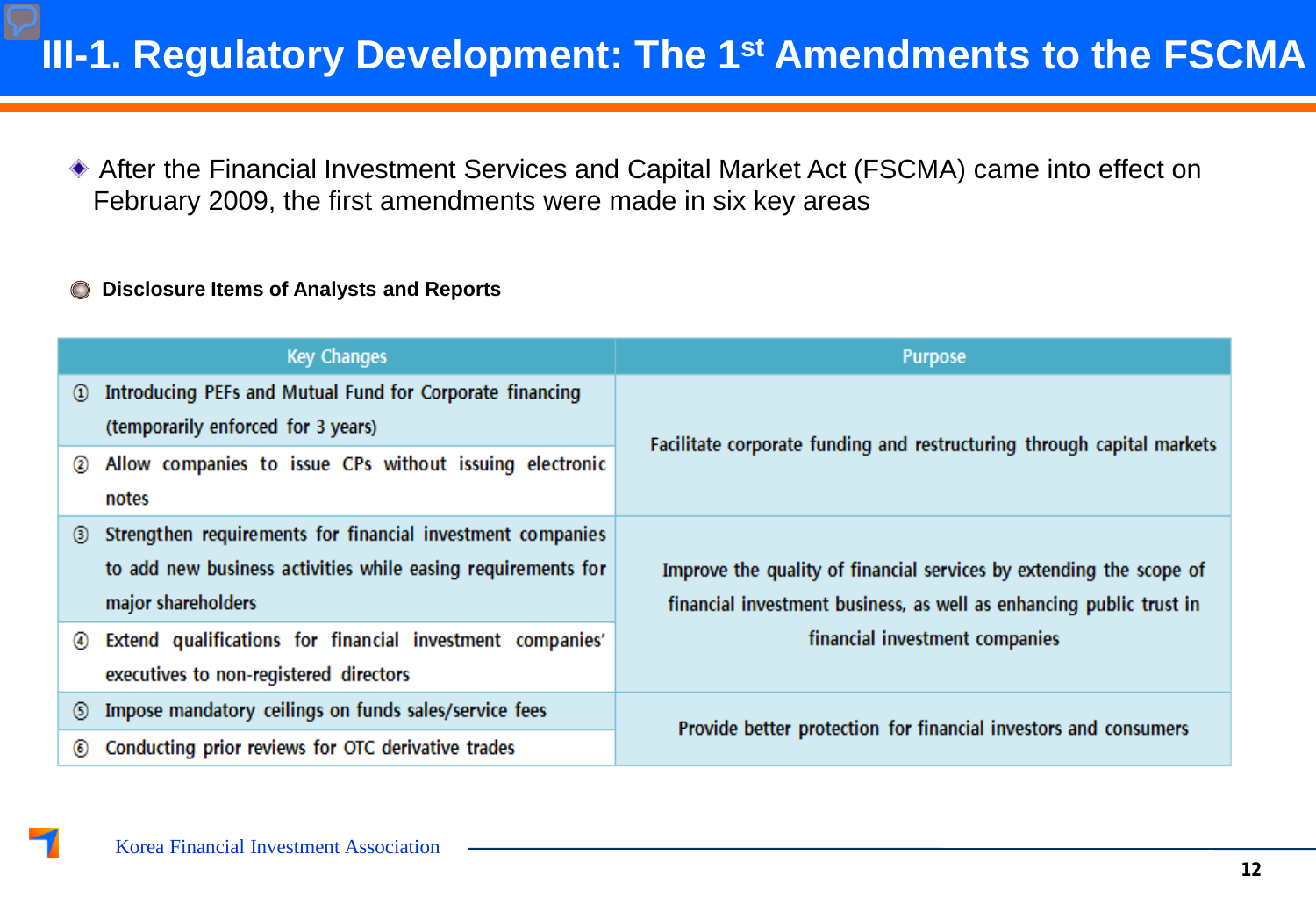## **III-2. Regulatory Development: Disclosure System on Analysts**

"The Analysts Disclosure System" is now available on the KOFIA website in order for investors to gain easy access to information on all analysts registered with KOFIA

#### Items for Disclosure  $\bigcirc$

|                              | <b>Analyst</b>                                                                                                                                                                                                                                        |
|------------------------------|-------------------------------------------------------------------------------------------------------------------------------------------------------------------------------------------------------------------------------------------------------|
| <b>Items being disclosed</b> | I Name and age<br>■ Work experience (career background and<br>employment history provided on a company-by-<br>company basis; no need to identify each company)<br>I Status of the analysts (total numbers of analysts)<br>for each securities company |
|                              | <b>Status of the reports by analyst (accessed via the</b><br>website of the relevant securities company)                                                                                                                                              |